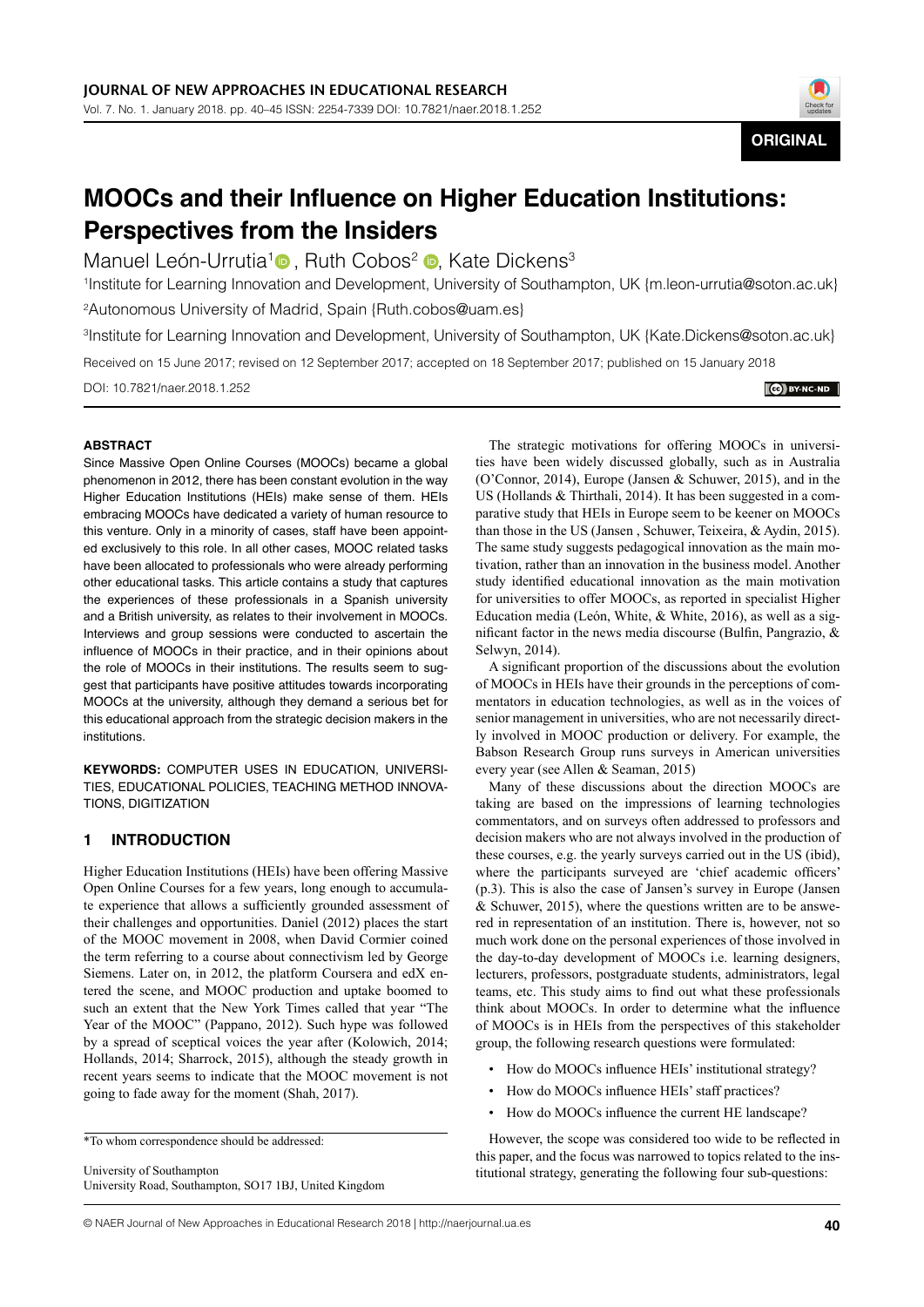- What opportunities do staff involved in MOOCs identify for their institutions?
- What challenges are faced when developing these MOOCs?
- What is the role of MOOCs in the digital transformation of such institutions?
- What are the needs and demands of staff involved in MOOC development?

# **2 METHODOLOGY**

#### **2.1 The participant institutions**

This study was carried out in a British university, and a Spanish university. The British university (i1) joined the FutureLearn MOOC platform in 2013. As of May 2017, this university offers 15 MOOCs, and has 3 more in the pipeline. Many of these MOOCs have run several times, ranging from 11 runs to 1 run. In the second half of 2016 the enrolment numbers reached half a million. The production team is composed of a fully dedicated programme lead, who, coordinates partly dedicated learning designers, academics, multimedia producers, legal officers, and administrators. The legal services team, academics, teaching assistance, marketing officers, a multimedia production team, all contribute to the process of MOOC development and implementation. A set of "gateways" governs every stage of this process for quality assurance and legal clearance.

The Spanish university (i2), joined the edX Consortium as a new member in 2014. The institution assembled an interdisciplinary team to support, encourage and lead the creation of MOOCs. Following edX's recommendations, this team is composed of several roles: a director to manage the courses and provide legal advice, marketing, instructional designer, multimedia and information technology staff, to support the creation of the courseware in collaboration with the course instructors; data czar, to define and lead the overall research strategy around course data; Audio-Video (AV) professionals, to create AV materials. Courses are delivered by the instructors and teacher assistants.

So far, this institution has offered several runs of eight MOOCs, and has 4 more in the pipeline. More than 90.000 learners have enrolled on their courses. One of its MOOCs was used by its instructor in a flipped-classroom model.

Both institutions offer a training and support programme for the academics, which supports them in generating effective online educational materials. Moreover, every year instructors and students participate in Curriculum Innovation Projects where they use technology enhanced learning tools in their teaching-learning practices.

#### Methods

Qualitative methods were used in this project. The data collection was conducted in two main (see figure below) stages with different instruments: the so-called "world cafe" method (Aldred, 2009) in the first stage and first institution (i1), and semi-structured interviews (Newton, 2010) in the second stage and second institution (i2). The chosen analysis method was Template Analysis (King, 1998), a variation of Thematic Analysis by which a set of themes identified by the researchers is used as a template to analyse a dataset. The template in this case was created from the list of responses in stage 1, and was applied to the transcripts of the interviews in stage 2. The following sections contain a more detailed description of the data collection stages of this project.



Figure 1. The methodology process

#### **2.1.1 Stage 1: The World Cafe**

A full-day event was organised in i1, the second part of which was the World Cafe event. The first part was open to all staff and had the purpose of showcasing the progress made with MOOCs within the institution, and included an invited talk by the CEO of the partnering MOOC platform. In the second part, all members of staff involved in MOOC production and implementation were invited. A total of 34 members of staff attended including core project team, academics, learning designers, mentors, media producers, librarians, members from the legal services team, administrators and a representative from the partnering MOOC platform.

The data was collected through World Cafe (Aldred, 2009), an instrument for data collection aimed at gathering perspectives of large groups of participants in organisations in a reduced amount of time. This method aims to give voice to as many participants as possible, and it is often used to gather insights of all members of staff on matters concerning an organisational change, process, approach, or new technology. The incorporation of MOOCs as an educational technological innovation can therefore be considered a suitable topic of enquiry with the World Cafe approach.

In this method, all participants attend a facilitated event, in which a pleasant environment away from the work routine needs to be set up. In i1 case, it was a hospitality facility within the University, where refreshments and lunch were provided. In an iterative process, participants were divided into small groups on tables led by a host, of around 5 to 8, and were invited to discuss a theme, prompted by a question. They were encouraged to share their thoughts by writing on flipcharts. When the question changed, the groups were redistributed to different tables. In i1 there were four iterations in this process. The questions were formulated with the intention of both extracting as many insights as possible from the participants, and at the same time shedding light on the research questions. These were the following:

> What do you think has gone well with the MOOCs at i1? What are we proud of? What has changed in your practice as a result of your involvement in MOOCs?

What challenges have we faced? What did not work well? What did we miss?

From what we know and what we've learned this morning, how can we, as a group, capitalise on the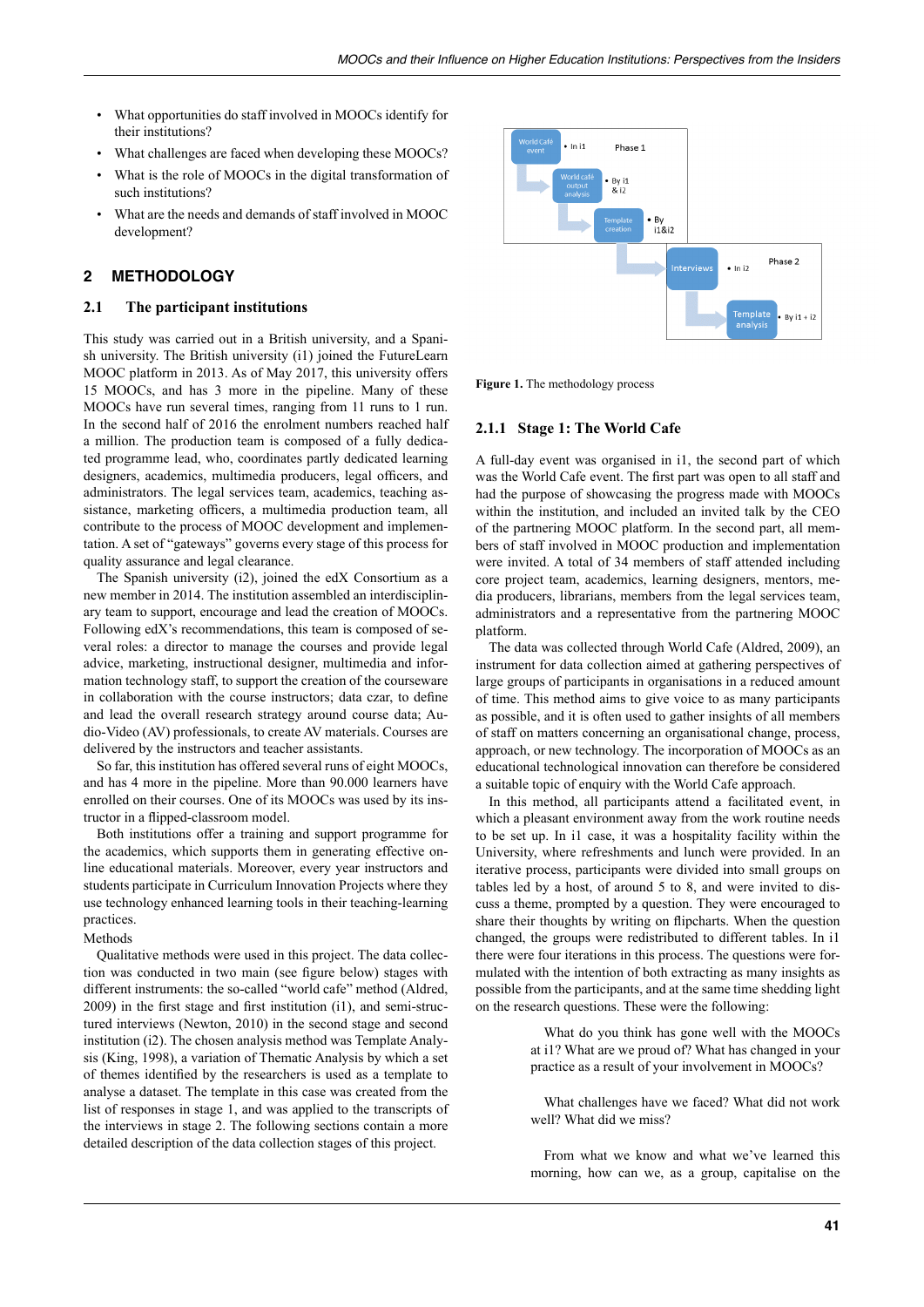opportunities that MOOCs offer? What would you and/ or i1 do differently?

What would be a first or next step for MOOCs at i1- both for you, and /or the wider programme? What would you say the 3 key priorities should be?

The outputs of the participants, in the form of anonymised sentences and drawings represented in flipcharts, were transcribed into one document, which was treated as a list of themes in response to the formulated questions. These themes were distributed in a hierarchic model built from the initial research questions, as shown below (Figure 2):



**Figure 2.** High level themes

The model above represents three levels. There was a fourth level of subthemes represented in the diagram below. In this paper, the focus has been placed on one of the three main branches of the model, namely "to institution", and the Figure 3 represents such part of the model. The influence of MOOCs at institutional level was divided into four categories: challenges, opportunities, digital transformation, and requests.



**Figure 3.** Low level themes

- Challenges: there are challenges inherent to producing educational content in emerging formats such as MOOCs, e.g. reputational risk and lack of certainty about future directions.
- Opportunities: Involvement in MOOCs can bring a variety of opportunities, such as democratisation of education.
- Digital transformation: MOOCs can have a role in the digital transformation of universities from a variety of perspectives
- Needs/requests: those involved in MOOC development have certain demands for a implementing of MOOCs successfully in the institution.

#### **2.1.2 Stage 2. The interviews at i2**

Eleven short (some 15 minutes) semi-structured interviews were conducted in i2. The participants in the interviews were staff directly involved in MOOC production and delivery: four professors, four lecturers, two PhD students working as teaching assistants, and an instructional designer. The academics were from varied disciplines, namely philosophy, computer science, chemistry, literature, and law. The questions were the same as those asked in the first stage in i1. The interviews were recorded and transcribed.

The transcripts of these interviews were then analysed against the template created in stage 1. The analysis was carried out by researchers from both i1 and i2.

# **3 RESULTS**

The respondents shared a wide variety of perspectives about how MOOCs influence educational programmes in their institution. These perspectives are presented here in accordance with the template developed for the analysis of this set of interviews:

## **3.1 Challenges**

Participants in i2 were given the opportunity to mention the challenges, which they came across when producing or implementing MOOCs. The most relevant to the researchers were:

#### **3.1.1 Adapting to new tools and processes**

Perhaps the only (or the most salient) difference between the outputs of i1 and i2 is that i2 participants were looking inwards when mentioning challenges, while in i1 the challenges were mainly attributed to external factors. That is, many of i2 participants mentioned their own lack of experience in the use of tools and processes for producing online learning materials, while in i1 there was little mention in that respect. It should be noted, however, that the different enquiry methods used in i1 and i2 may have had an influence on this particular output. See below the two following examples\* in i2: (\*translated into English by the researchers)

> The main challenge was managing a new tool. I had the teaching experience, and the materials, but I didn't know how to use them (Professor in Literature).

#### **3.1.2 Meeting deadlines**

This was a recurrently reported challenge both in i1, and i2. This concerns the previous theme about adapting to new processes and tools.

> We learned on the go. The majority of our challenges were related to time. Deadlines were approaching and you see the project is not even near to completion. And it is not only about our work in the MOOC office, it is also the contribution from the academics, who have their priorities and pressures too (Learning technologist).

### **3.1.3 Addressing target audiences**

Participants in this study mention the difficulty of addressing unknown target audiences. For example, the participant below struggled when attempting to elicit participation from the learning community of the MOOC:

> Because you don't see the students, it is very difficult to get them to participate. It is not that they participate a lot in F2F settings, but at least you are in visual contact with them (Mentor in Literature).

This sentiment was shared by other participants, all of them concluding that it is difficult to maintain sustained interactions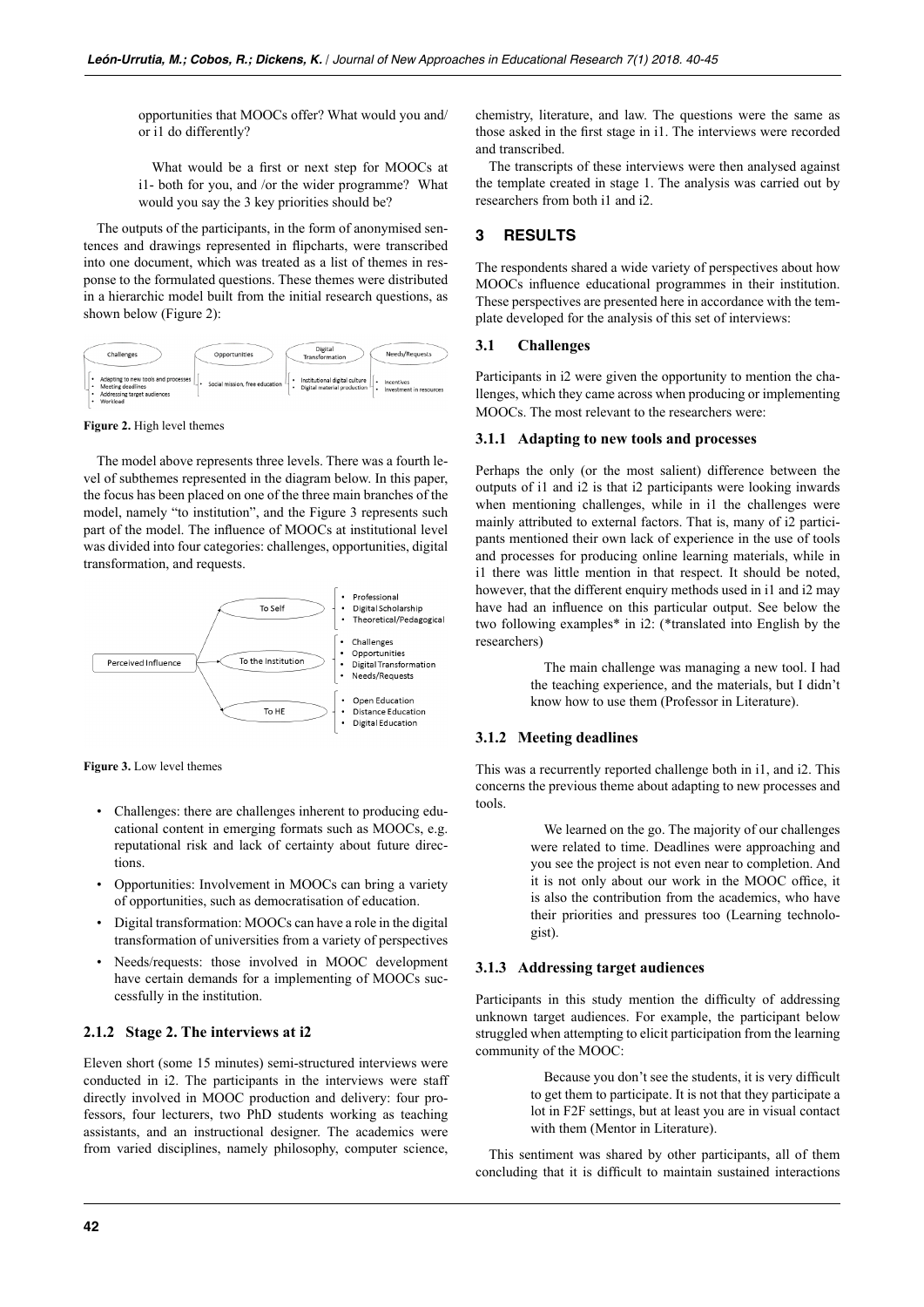with learners in the MOOCs, as the dialogue would not last in most of the cases. Also, some participants were not impressed by the depth of the conversations:

> Most of the comments that I received, especially in the second and third edition of my MOOC, were people introducing themselves and chatting about topics other than that of the MOOC content (Professor in Law).

## **3.1.4 Workload**

A highly recurrent issue in the interviews was that of the workload. Some participants commented that, although rewarding in some ways, the efforts involved in creating MOOCs were significant, given that they were made on top of their statutory duties:

> I would even dare to say that preparing a MOOC takes more work than preparing a module (Professor in Chemistry).

The workload related to MOOC production resulted in stressful situations for some of the participants, who realised that making a MOOC was more demanding than foreseen, especially when managing a project with tight deadlines and little knowledge of how much time is required into production of educational assets in different format:

> We were ten days away from the deadline and we still had so much to do, so many videos to prepare and record, so many questions to write! (Lecturer in Law)

# **3.2 Opportunities**

All participants in both i1 and i2 had been involved in MOOCs in one way or another. Therefore, it was to be expected that the vast majority of them had a positive attitude towards the institutional engagement in MOOCs.

## **3.2.1 Social mission, free education**

This theme was recurrent in participants' responses, when asked about what opportunities producing MOOCs can offer:

> ...Spanish is spoken by 300 million people. Only by being able to reach all the schools in our country, which could help not only school learners but also school teachers, would be a significant outcome in the specific case of my subject (Chemistry professor).

> MOOCs can provide highly affordable access to knowledge to all citizens thanks to technological innovation, in a highly flexible way in terms of dedication, timing, and availability. Education is a fundamental right, and it is in fact my main driver for being involved in MOOCs (Lecturer in Law).

# **3.3 Digital transformation**

## **3.3.1 Institutional digital culture**

The participants interviewed in this study tended to coincide that MOOCs were not their first significant digital education experience. Most of them had already received digital education experience, especially through the use of VLEs such as Moodle and Blackboard.

I have used Moodle since it was deployed here at the University, as a first order tool, both in my lectures and in my seminars, not only as a simple repository but also as tool for exchanging opinions, activities, and self-learning materials (Professor in Literature).

...After the experience with my own website, Moodle burst onto the scene in education. As everyone who has accessed this platform knows, this has been a very important instrument in the evolution of teaching, as it has facilitated the communication between the educator and the students, especially as a space to share learning materials (Lecturer in Law).

# **3.3.2 Digital material production:**

Although most participants had experience in using digital educational tools for managing and delivering their content, the use of media such as video and audio was new to many of them. The use of these new formats was a challenge for several academics:

> Speaking in front of a camera was very challenging for me. I had to plan and script the recordings very well because I didn't feel that the flow of my discourse was natural. I have thousands of hours of lecturing experience, and I feel very comfortable in a lecture room full of students, but the camera was daunting!

The variety of formats was an important aim within the institution, as the instructional designer below states:

> When I started in this team I saw that on-line education is more than PDF files on a Web site. On-line education means peer review, a great amount of digital formats. We were very keen on generating interactive educational resources (Instructional designer).

# **3.4 Demands**

All participants recognised having received with excitement and enthusiasm the proposal to participate in MOOCs. They all saw MOOC's potential benefits for their careers, for their institution, and for the future of education. However, after their participation, they admitted that MOOCs carried a heavy workload. Not much frustration was displayed in that respect, but many of them had certain requests in case of further involvement in these projects:

## **3.4.1 Incentives**

Developing MOOCs involves great investment in effort and time, and in exchange there were a few demands that educators would like to make if they had the chance:

> There is a need for more support from the institution. I worked on this course intensively for several months. This task should be recognised, and rewarded with an alleviation of teaching hours at the very least (Professor in Literature).

> The institution has to take into account that the efforts in a MOOCs is similar to the efforts in our face-to-face lectures (Professor in Chemistry).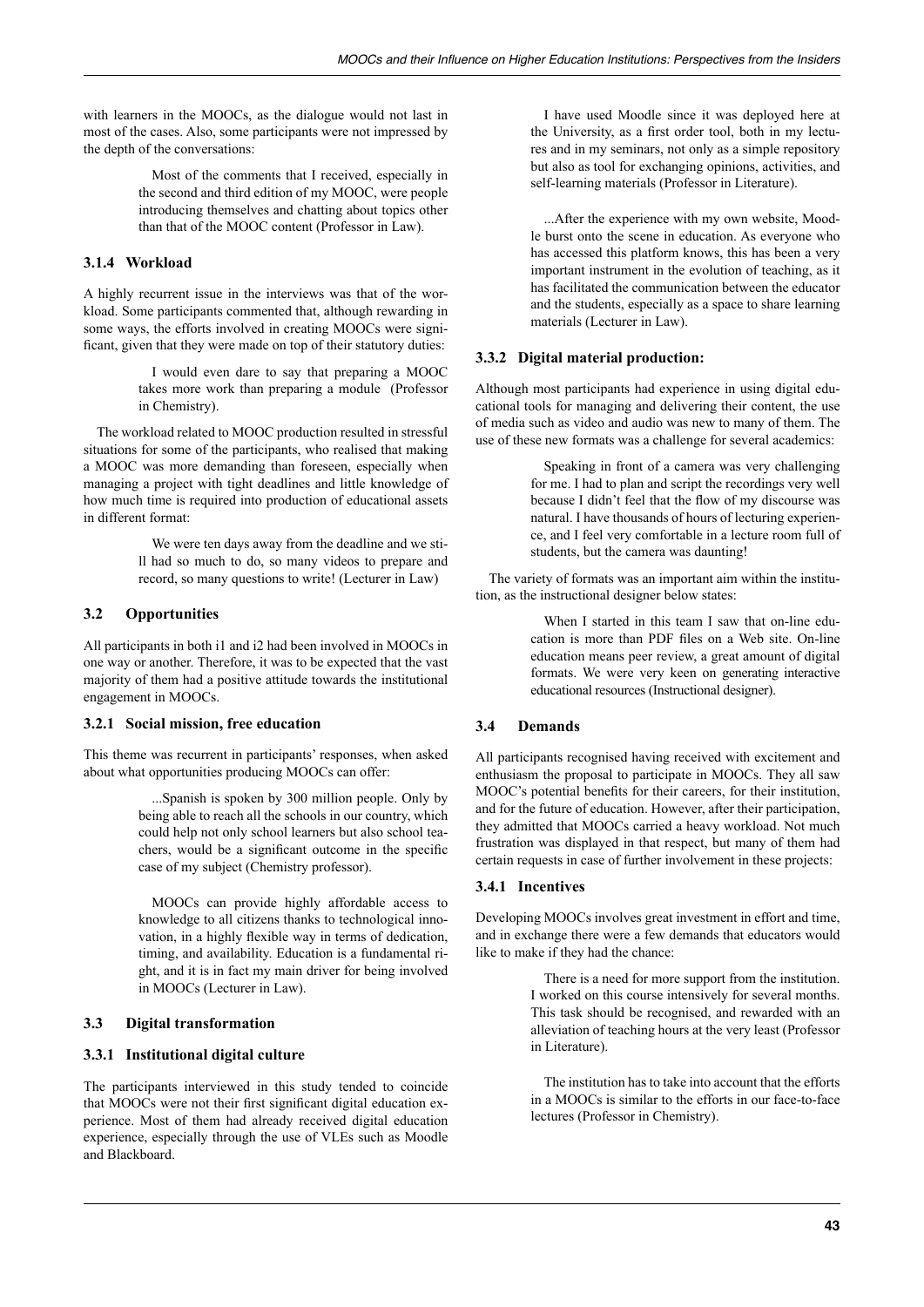#### **3.4.2 More investment in resources:**

Another recurring request from educators involved in MOOCs was an increase in the resource investment, both in human and technological terms:

> We are nowadays provided with many tools for generating audiovisual content, but there are many new tools out there that can be of great help to us for developing better resources (Professor in Law).

> I would strongly suggest finding funding to develop these technologies with a strong investment because this would enhance the position of our university. Investing in teams' resources for the development of this kind of products is very important (Lecturer in Law).

## **4 DISCUSSION**

#### **4.1 Challenges**

As outlined in the above section, making MOOCs carries a varied set of challenges to a Higher Education Institution and their academic staff. The complexities of interacting with wide and unknown audiences are often a challenge for educators who aim for engaged learning communities (Anderson & Dron, 2015). Shared experiences such as that in (Sánchez-Vera, León-Urrutia, & Davis, 2015) suggest that getting learners to participate in the forums, and manage this participation is significantly challenging. This also involves a heavy workload, as it has been observed in the statements of the participants in this study. In a survey run by the Chronicle of Higher Education, conducted when MOOCs were at their hype peak (Kolowich, 2013), most of the professors were asked whether MOOCs caused them to divert time from other activities. The majority responded that it did. In this study, most of the academics involved in the production of MOOCs both in i1 and i2 found it a stimulating and rewarding task, although it should be borne in mind that most of them already had positive attitudes towards most of the aspects of MOOCs, as all of them embarked on such an endeavour voluntarily. Nevertheless, the challenges associated to combining traditional academic duties with their newly appointed MOOC endeavour were widely mentioned. It is therefore advisable not to underestimate the amount of work involved in MOOCs, especially at strategic and senior management level.

#### **4.2 Opportunities**

Both the participants in this study and the researchers coincide in the belief that MOOCs are a valuable source of opportunities at individual, institutional, and social levels. With regards to the social benefits, providing free education seems not to be a top motivation in HEIs for investing in MOOCs (Davis, Dickens, León Urrutia, Sánchez Vera, & White, 2014; León-Urrutia, White, & White, 2016), although their potential to benefit developing countries has been discussed (Liyanagunawardena, Parslow, & Williams, 2014; Agarwal, 2013). There are sceptical views in that respect (Rohs & Ganz, 2015). This theme was recurrent in participants' responses, when asked what opportunities producing MOOCs can offer.

Perhaps because it may be more enticing at institutional strategic level, the digital transformation was identified as especially relevant in the study. A report by Universities UK (2013) suggests that the advent of MOOCs is a signal of a significant transformation in Higher Education. The digitisation of learning materials and communication tools has played a transformative role in education since the spread of VLEs in the early 2000s (Anderson & Dron, 2010). As observed in the results, participants tended to be experienced in the use of certain digital tools, especially VLEs. However, many of them recognised that MOOCs were a step beyond in the digital transformation of the university, in line with De Freitas' definition of MOOCs as the final frontier of Higher Education (De Freitas, 2013). In De Freitas' words, "the impact of digital technologies, digitization of content and use of social and digital media are transformative inherently, surely the goal of all universities is to share and extend knowledge to all global communities. Bearing this in mind then, the best approach to take to MOOCs and online learning in general is to be part of the revolution" (Ibid)

#### **4.3 Demands**

MOOCs are a highly demanding task. They require creativity, innovation, time, and a great deal of effort. Institutional support in various forms should therefore be provided from the institution to those academics that agree to be involved in the development of these kinds of courses. This need was expressed in the form of a set of demands that the participants communicated through these interviews. One of these forms of support was suggested to be a set of incentives, especially the recognition of their effort in the form of alleviation of other duties, such as lecturing time, marking, research, and administrative duties. Another common demand was an increase in the human and technical resources to assist academics in the production of digital learning content. This raises the question of whether institutional strategies allocate resources in accordance with the size of the needs of educational innovation and technology, an issue that has always been difficult to calibrate (Salmon, 2005).

## **5 CONCLUSION**

This article has discussed the views held by HEIs' staff about MOOCs at their universities. From participant responses, it could be stated that those who are involved in MOOCs hold a positive attitude to this open education approach. They are keen on creating externally facing materials that showcase their work, and at the same to provide free education to those in need. They also see joining the MOOCs movement as an opportunity to smoothen the digital transformation of their university by not only keeping their digital materials in online repositories, but also organising them for repurposing and reusing, towards an optimal use of them.

However, there is a cost associated to being involved in these kinds of projects. Educators find it challenging to deliver their content in new formats, such as communicating through video, and writing for large, diverse, and unknown audiences. This often leads to academics devoting a larger amount of time and effort that is not always rewarded. It is therefore very common that they demand that their efforts be recognised in various forms such as the reduction of teaching duties. Another common demand is for more promotion of these courses, both internally and outside their institutions, in order for these courses to remain sustainable. More investment in resources for MOOCs from the institutions is also highly requested, as participants believe that they will soon become indicators of excellence.